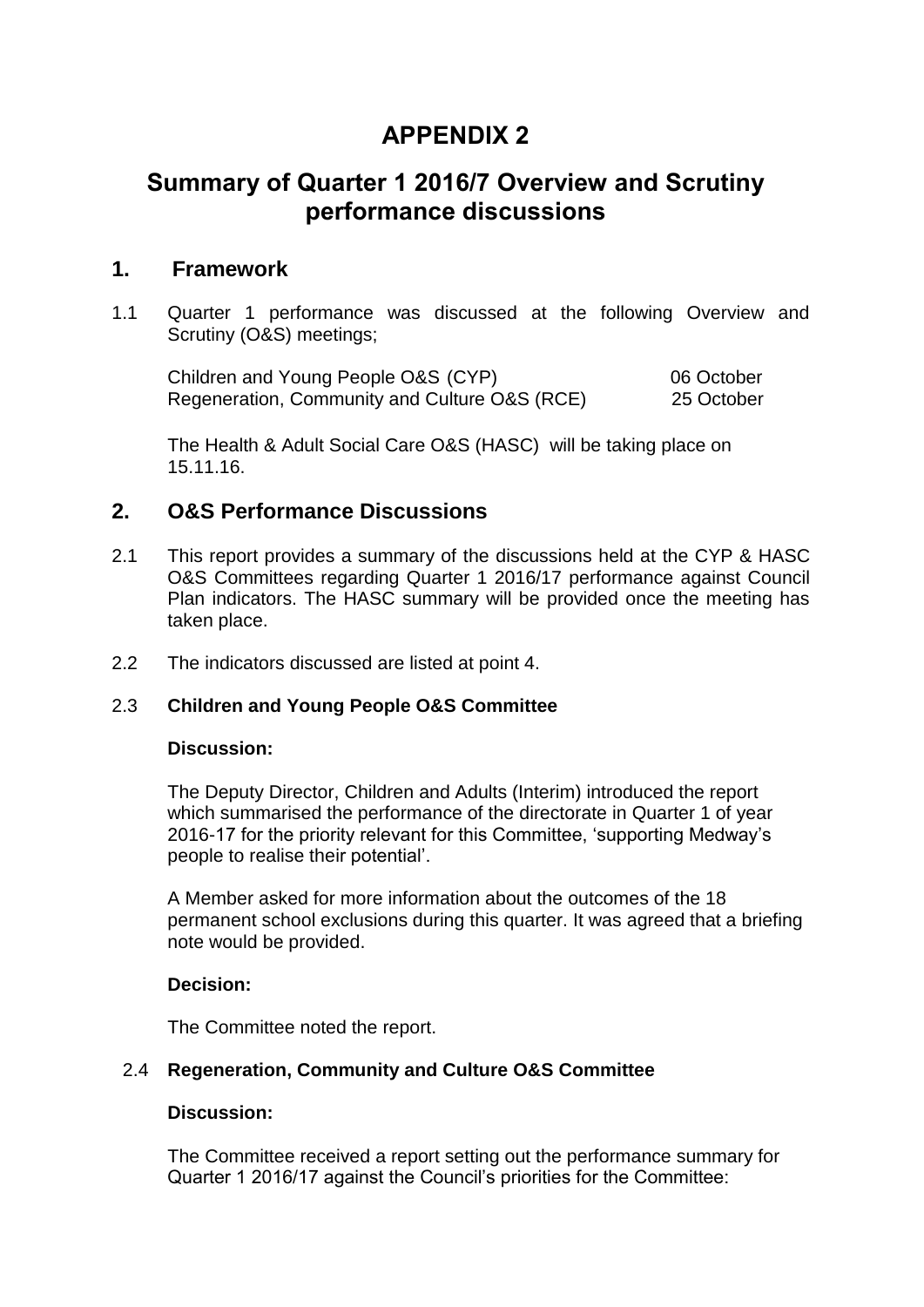- Medway: A place to be proud of.
- Maximising regeneration and economic growth.

The Committee raised the following issues:

- **Standards at Shawsted Tip and Riverside Country Park**  A Member commented that following recent visits to Shawstead Tip and Riverside Country Park, she was dissatisfied with the standards at both sites. In particular, she referred to the level of dog excrement at Riverside Country Park. The Director for Regeneration, Culture, Environment and Transformation commented that customer satisfaction levels were usually very high at both sites and gave an assurance that these comments would be taken on board for both sites and action would be taken to reinforce the message at Riverside Country Park that dog walkers should observe regulations requiring them to remove their dogs excrement and dispose of it in the bins provided.
- **Performance Indicator NI 195a – Improved street and environment cleanliness: Litter** – A Member sought clarification as to whether the 96% satisfaction target was intended to be public opinion or the opinion of contract monitoring teams. In response, the Performance Manager clarified that the target was not a satisfaction level but related to the contract monitoring teams carrying out regular street cleansing inspections across Medway to ensure that the contractor was meeting their contractual obligations.
- **Public realm and street scene** A Member referred to issues in River Ward where private landlords were not providing adequate refuse facilities in buildings and he asked whether any action could be taken to remedy this. The Acting Assistant Director Front Line Services agreed to investigate this and respond to the Member direct.
- **Performance indicator NI 167 – Average journey time along 5 routes across Medway** – A Member sought further information as to the systems used to measure average journey times along the 5 identified routes in Medway. The Performance Manager confirmed that the Head of Integrated Transport had investigated alternative options for obtaining this data having regard to the systems used by other local authorities and it was hoped that a new system would be in place by the end of Quarter 2. The new system could be used to obtain a large range of date including journey times for any date or time period.
- **Performance Indicator GH6 CP – Satisfaction with parks and open spaces** - A Member referred to Gillingham Park and sought clarification as to whether there was an appeal process for this Park to regain Green Flag status and she sought information as to whether action was being undertaken to encourage volunteers to help at this particular park. The Acting Assistant Director Front Line Services confirmed that unfortunately the appeal for Green Flag status for Gillingham Park had been unsuccessful and he agreed to share the Green Flag Judging Report for Gillingham Park.. He advised that there had been a Friends Group for Gillingham Park but this was no longer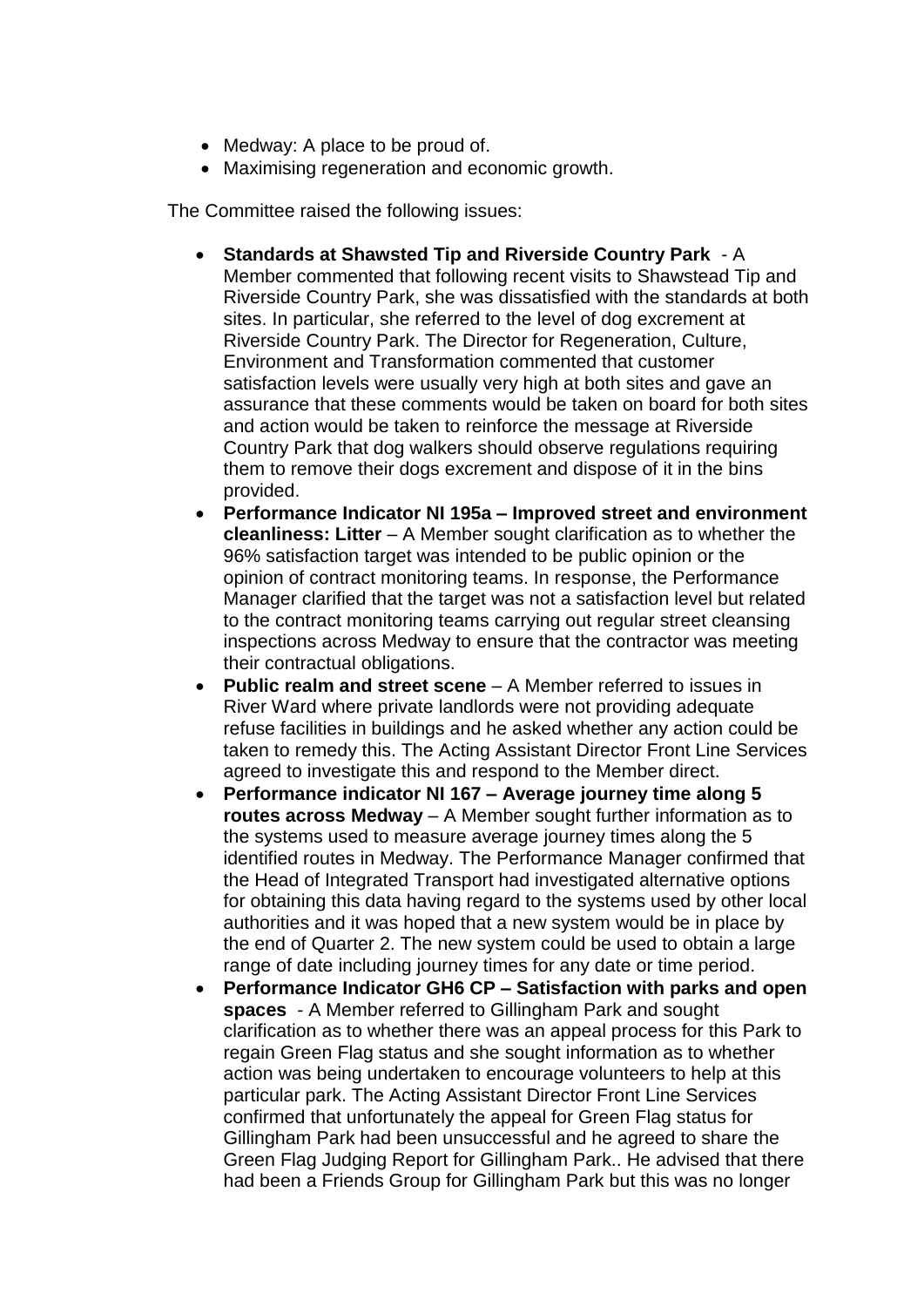operational. However, he was happy to revisit re-establishment of the Friends Group as part of the work to secure the Green Flag status for Gillingham Park.

- **Battle of Medway** A Member sought information on the proposed commemoration the 350<sup>th</sup> anniversary of the Battle of Medway in 2017. The Assistant Director Physical and Cultural Regeneration briefly outlined the types of events being planned as part of the commemorative event.
- **Gun Wharf Marina** A Member asked for an update on plans to have mooring facilities at Gun Wharf. The Director for Regeneration, Culture, Environment and Transformation advised that work was currently in hand on this proposed development as part of the plans for the regeneration of Chatham and it would be marketed shortly.
- **Medway Mile**  A Member congratulated Officers on the successful organisation of the Medway Mile. She added that this event, which was free of charge, was well supported by participants. Another Member added that she had a number of friends who were not Medway residents who had expressed to her that they were impressed with events staged in Medway, many of which were free of charge.

## **Decision:**

The Committee agreed to:

- a) Note the Quarter 1 2016/17 performance against the key measures of success used to monitor progress against the Council Plan 2016/17.
- b) Note that the Chief Executive, in consultation with the Portfolio Holder for Resources has approved the adjustment of Quarter 1 target for performance measure LRCC 4a (Jobs created and safeguarded), from 75 to 35 to reflect the delayed receipt of Locate in Kent data, in accordance with the authority delegated to them at Full Council in February 2016.
- c) Note that the Acting Assistant Director Front Line Services will discuss the issue of private landlords and the provision of refuse facilities with the relevant Councillor direct outside of the meeting.
- d) Note that Officers have agreed to take the necessary action to reinforce to dog walkers at Riverside Country Park the requirement for them to dispose of dog excrement in a responsible manner using the bins provided.
- e) Note that the Acting Assistant Director Front Line Services will discuss with the relevant Member concerned outside of the meeting the possibility of reviving the Friends of Gillingham Park as part of work to regain Green Flag status for this park.

## **4. Tables**

Please see page overleaf.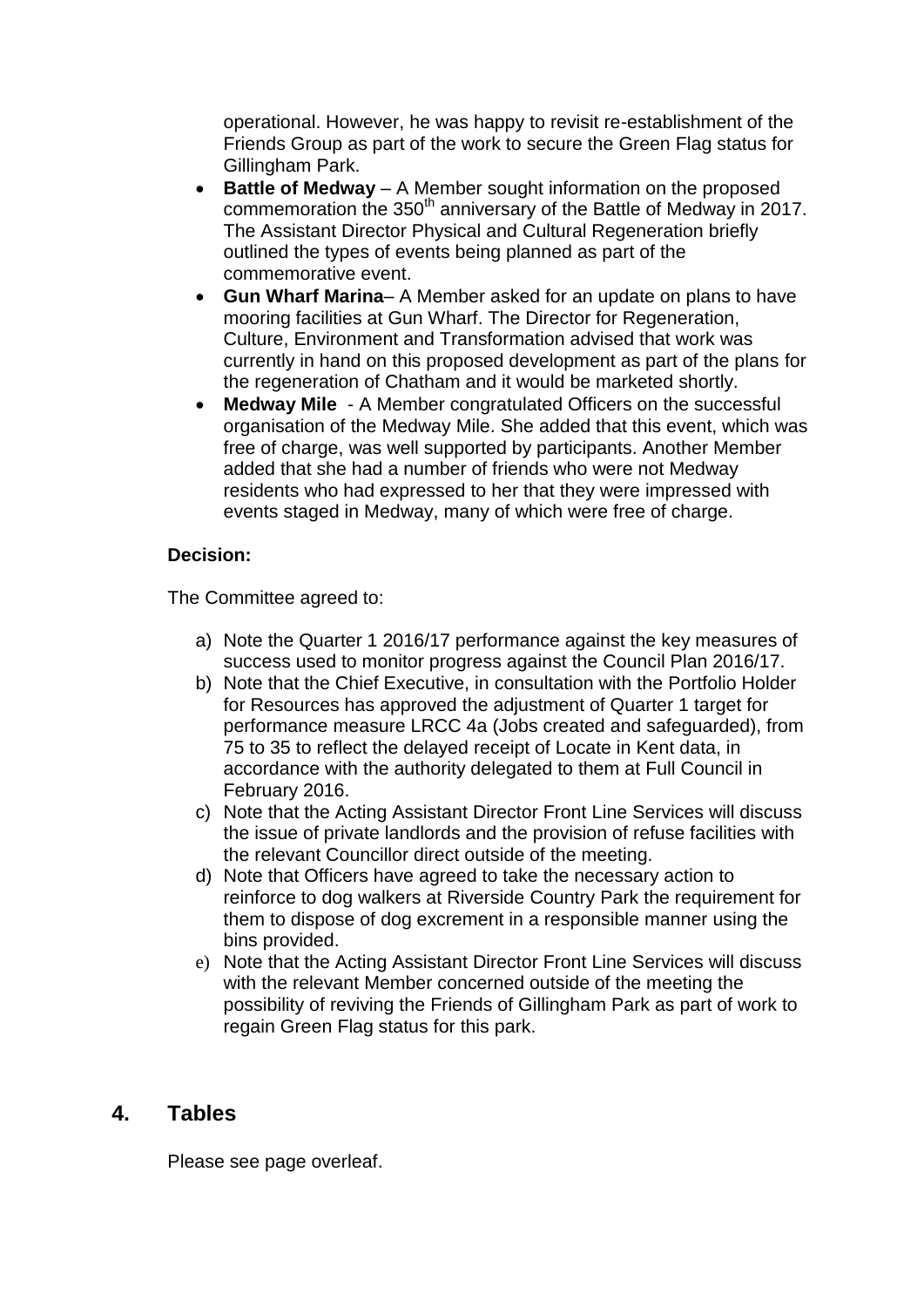**1 Medway: A place to be proud of**

#### **Title**

**1.1 A clean and green environment**

| Code               | <b>Short Name</b>                                                        |                 | 2014/1<br><b>Success</b> | 2015/1 | Q4<br>2015/1 | Q1 2016/17 |        |               |               |                | 2016/1        | Latest Note Latest Note<br>Date |                                                                                                                                                                                                                                                                                                                                                                                                                                                                                                                                                                                                                                                                                                                                                                                                                                                                                                                                   |
|--------------------|--------------------------------------------------------------------------|-----------------|--------------------------|--------|--------------|------------|--------|---------------|---------------|----------------|---------------|---------------------------------|-----------------------------------------------------------------------------------------------------------------------------------------------------------------------------------------------------------------------------------------------------------------------------------------------------------------------------------------------------------------------------------------------------------------------------------------------------------------------------------------------------------------------------------------------------------------------------------------------------------------------------------------------------------------------------------------------------------------------------------------------------------------------------------------------------------------------------------------------------------------------------------------------------------------------------------|
|                    |                                                                          |                 | Value                    | Value  | Value        | Value      | Target | <b>Status</b> | Long<br>Trend | Short<br>Trend | <b>Target</b> |                                 |                                                                                                                                                                                                                                                                                                                                                                                                                                                                                                                                                                                                                                                                                                                                                                                                                                                                                                                                   |
| GH <sub>6</sub> CP | Satisfaction with<br>parks and open<br>spaces - Citizens<br>Panel result | $\blacklozenge$ | N/A                      | N/A    | N/A          | 68.7% 70%  |        |               | N/A           | N/A            | 70%           | $04 - Aug -$<br>2016            | Whilst this is below target it still represents a strong<br>satisfaction score reflecting the ongoing targeted<br>investment into the Greenspaces estate and external<br>accreditation secured via Green Flag. The Council<br>achieved six green flags in 2016 following judging at<br>Great Lines Heritage Park, Broomhill Park, Hillyfields,<br>The Vines, Capstone Farm Country Park and Riverside<br>Country Park. While Gillingham Park was not judged as<br>meeting the standard, an appeal has been lodged and<br>remedial actions are being pursued to ensure that the<br>standard is met.<br>Poor weather at the start of the year meant that a<br>number of horticultural activities were delayed. This was<br>followed by a period of warm weather, which<br>accelerated grass and weed growth. The Council's<br>contractor has struggled to get back on top of grounds<br>maintenance schedules, but has now done so. |
|                    |                                                                          |                 |                          |        |              |            |        |               |               |                |               |                                 | Volunteering goes from strength to strength, and this<br>contributes hugely towards getting people actively                                                                                                                                                                                                                                                                                                                                                                                                                                                                                                                                                                                                                                                                                                                                                                                                                       |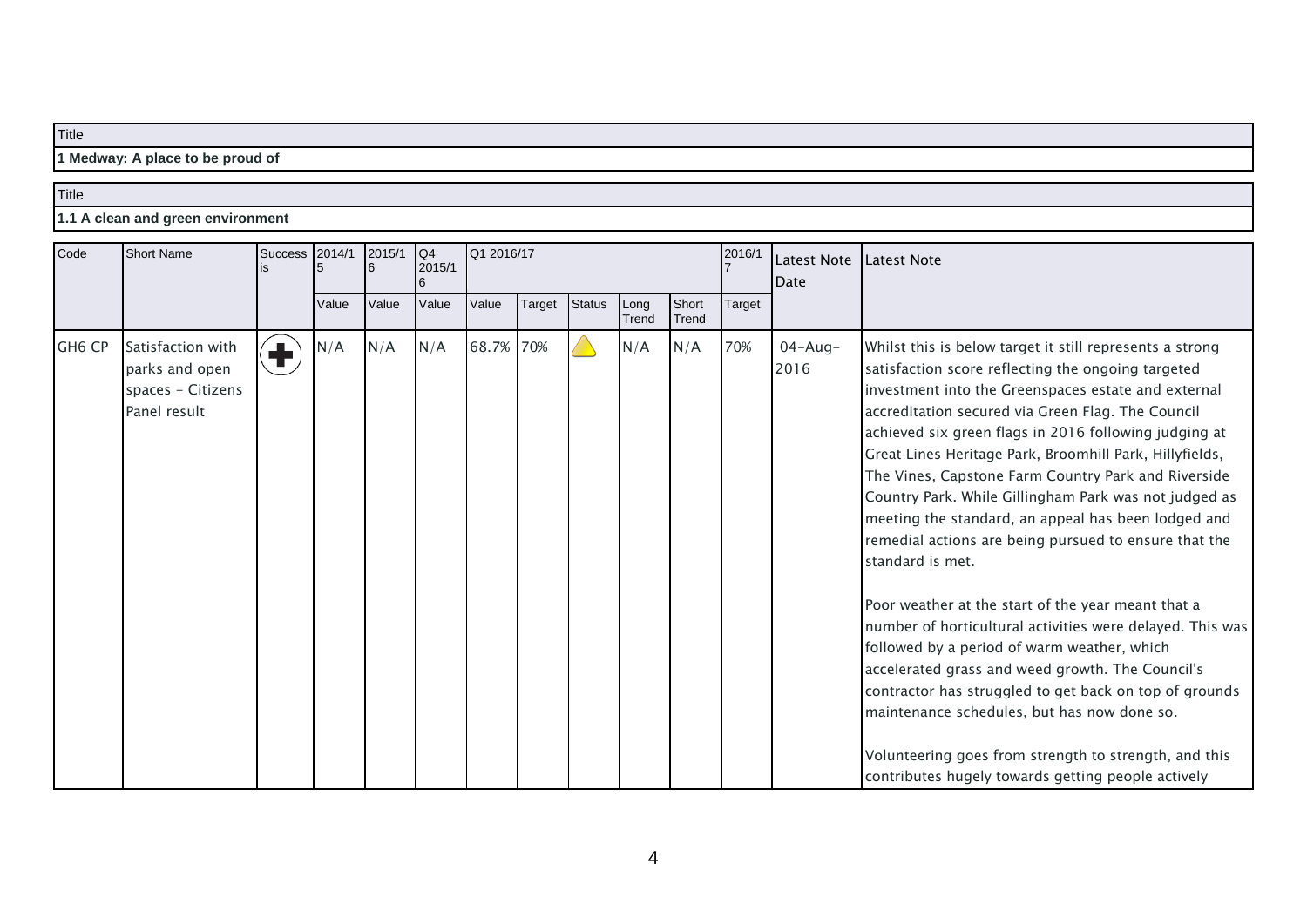| Code                  | <b>Short Name</b>                                                    | Success                       | 2014/1 | 2015/1<br>6 | Q4<br>2015/1 | Q1 2016/17                         |        |               |               |                | 2016/1 | <b>Latest Note</b><br>Date | Latest Note                                                                                                                                                                                                                                                                                                                                            |
|-----------------------|----------------------------------------------------------------------|-------------------------------|--------|-------------|--------------|------------------------------------|--------|---------------|---------------|----------------|--------|----------------------------|--------------------------------------------------------------------------------------------------------------------------------------------------------------------------------------------------------------------------------------------------------------------------------------------------------------------------------------------------------|
|                       |                                                                      |                               | Value  | Value       | Value        | Value                              | Target | <b>Status</b> | Long<br>Trend | Short<br>Trend | Target |                            |                                                                                                                                                                                                                                                                                                                                                        |
|                       |                                                                      |                               |        |             |              |                                    |        |               |               |                |        |                            | involved in their local green spaces.                                                                                                                                                                                                                                                                                                                  |
| NI 195a<br><b>NEW</b> | Improved street<br>and environmental<br>cleanliness: Litter          | $\left( \mathbf{+}\right)$    |        | %           |              | 97.42 96.92 97.33 97.00 96.00<br>% | %      | $\bullet$     | $\mathcal{A}$ | $\Box$         | %      | 96.00 11-Jul-<br>2016      | The contract monitoring team carry out regular street<br>cleansing inspections across Medway to ensure the<br>contractor is meeting their contractual obligations.<br>During Q1 of locations were at a grade B (predominantly<br>free of litter and refuse except for some small items) or<br>above, providing a positive result that is within target |
| W6 CP                 | Satisfaction with<br>refuse collection -<br>Citizens Panel<br>result | $\left( \blacksquare \right)$ | N/A    | N/A         | N/A          | 92.4% 85%                          |        | $\bullet$     | N/A           | N/A            | 86%    | $02 - Aug -$<br>2016       | Highest recorded satisfaction via CP. Results were from<br>559 respondents to the May 2016 questionnaire and<br>suggests Medway residents continue to receive an<br>excellent service.                                                                                                                                                                 |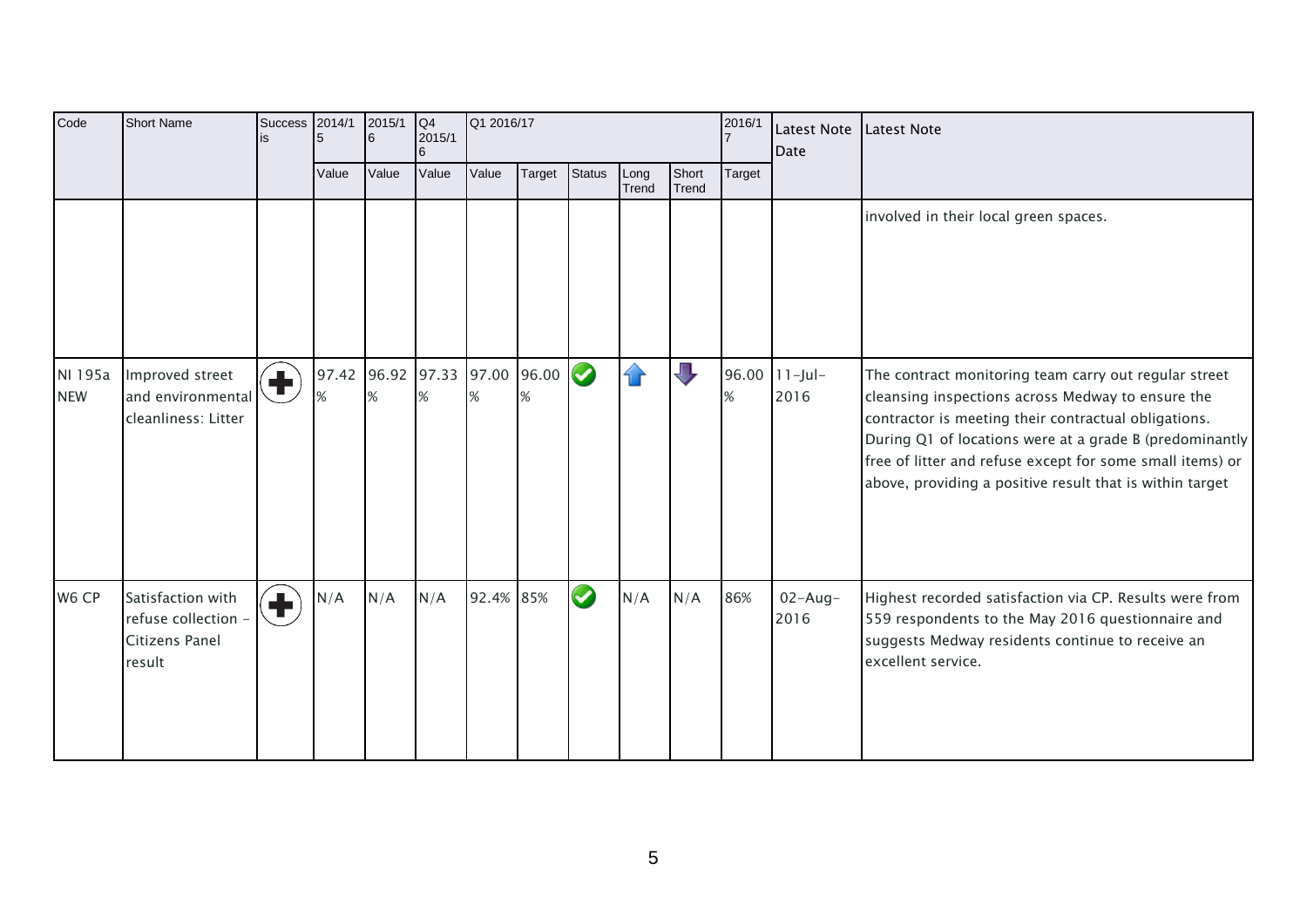## 2 Maximising regeneration and economic growth

#### Title

#### **2.1 Residents with jobs and skills**

| Code          | <b>Short Name</b>                                                                                     | <b>Success</b> | 2014/1 | 2015/1 | Q4<br>2015/1 | Q1 2016/17        |        |                      |               |                | 2016/<br>17 | <b>Latest Note</b><br><b>Date</b> | Latest Note                                                                                                                                                                                                                                                                                                                                                                                                  |
|---------------|-------------------------------------------------------------------------------------------------------|----------------|--------|--------|--------------|-------------------|--------|----------------------|---------------|----------------|-------------|-----------------------------------|--------------------------------------------------------------------------------------------------------------------------------------------------------------------------------------------------------------------------------------------------------------------------------------------------------------------------------------------------------------------------------------------------------------|
|               |                                                                                                       |                | Value  | Value  | Value        | Value             | Target | <b>Status</b>        | Long<br>Trend | Short<br>Trend | Target      |                                   |                                                                                                                                                                                                                                                                                                                                                                                                              |
| <b>NI 117</b> | The percentage of<br>16-18 year olds who<br>are not in education,<br>employment or<br>training (NEET) |                | 7.31%  | 7.80%  |              | 7.80% 7.50% 6.00% |        |                      |               |                | 6.00%       | $15$ -Jul-<br>2016                | 7.5% of 16-18 year olds are NEET, this represents 724<br>young people. There has been a reduction in the<br>numbers NEET since Q4 last year and more significantly<br>a reduction on the 2015-16 Q1 percentage of 7.78%.<br>The latest full year national figures (to June 2015) show<br>6.5% of 16-18 year olds as NEET which is the same for<br>the most recent national quarterly data (Jan-March<br>2016 |
| LRCC4a        | Number of jobs<br>created and<br>safeguarded<br>(cumulative)                                          | ╋              | 476    | 759    | 759          | 39                | 35     | $\blacktriangledown$ |               |                | 300         | $19 - Aug -$<br>2016              | Q1 does not include Locate in Kent figures which report<br>twice yearly and due after September. Inward<br>Investment contract currently being renegotiated with<br>KCC for contract to cover next 3 years.                                                                                                                                                                                                  |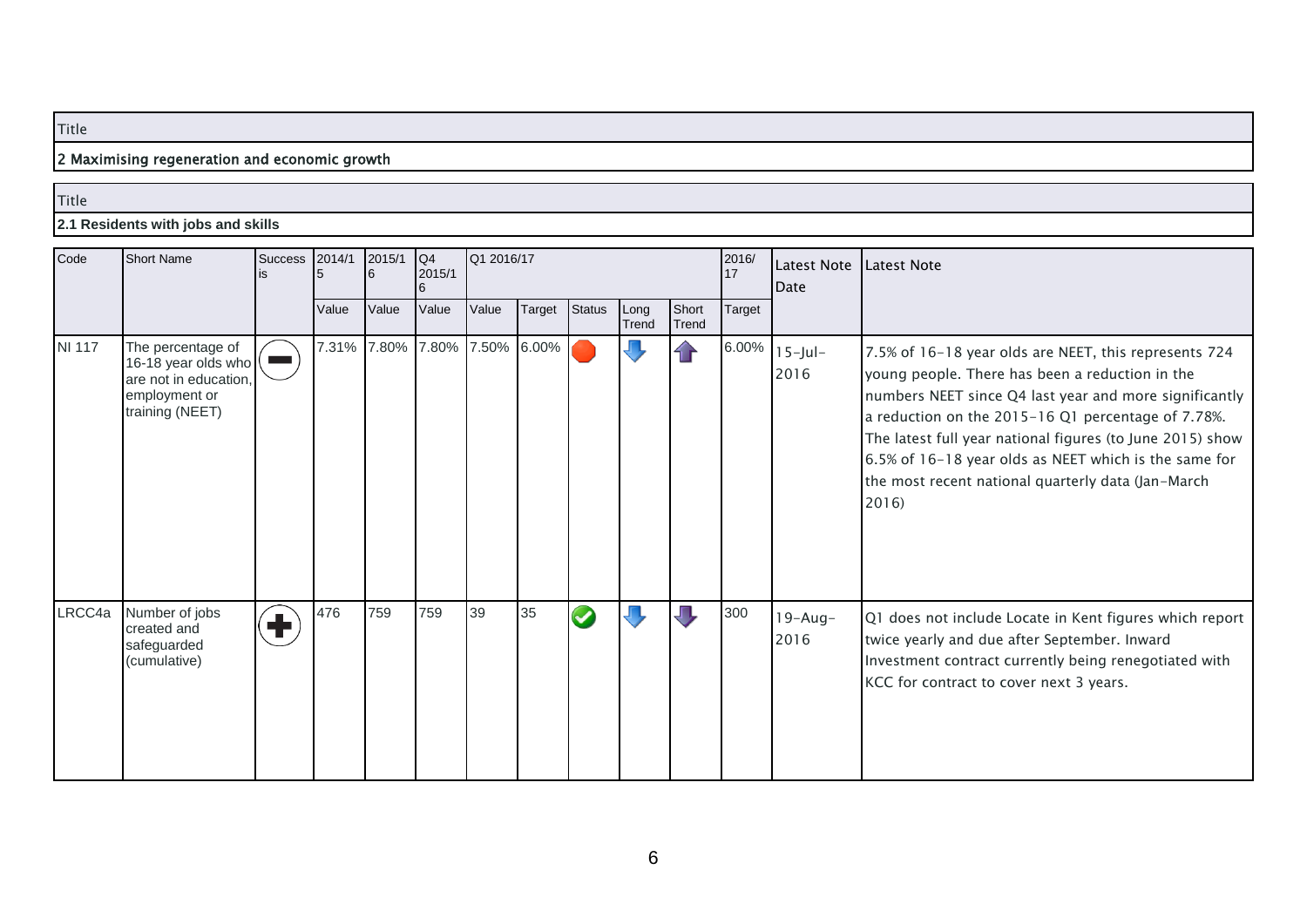## **2.2 Getting around Medway**

| Code                 | <b>Short Name</b>                                       |  | 2014/1 | 2015/1<br>Value | Q4<br>2015/1 | Q1 2016/17 |        |               |               |                | 2016/1 | Latest Note<br>Date                 | Latest Note                                                                                                                                                                                                                                                                                                                                                                                                                                                                                                                                                                                                                                                                                              |
|----------------------|---------------------------------------------------------|--|--------|-----------------|--------------|------------|--------|---------------|---------------|----------------|--------|-------------------------------------|----------------------------------------------------------------------------------------------------------------------------------------------------------------------------------------------------------------------------------------------------------------------------------------------------------------------------------------------------------------------------------------------------------------------------------------------------------------------------------------------------------------------------------------------------------------------------------------------------------------------------------------------------------------------------------------------------------|
|                      |                                                         |  | Value  |                 | Value        | Value      | Target | <b>Status</b> | Long<br>Trend | Short<br>Trend | Target |                                     |                                                                                                                                                                                                                                                                                                                                                                                                                                                                                                                                                                                                                                                                                                          |
| NI 167<br><b>New</b> | Average journey<br>time along 5 routes<br>across Medway |  | 2.95   | 3.45            | 3.75         | N/A        | 4.00   | N/A           | N/A           | N/A            |        | 4 mins $ 18 - \text{Jul} -$<br>2016 | During Q1 technical issues have arisen with the<br>collection of journey time data. To address these, the<br>Council have explored alternative options for obtaining<br>this information. The Council is aiming to have a new<br>system operational by the end of Q2. The Cloud/web<br>based system collates data from vehicles via GPS. A map<br>of the entire Medway Towns can then be accessed<br>online, and the map interrogated to obtain a large range<br>of data, including journey times for any date or time<br>period. However, it should be noted that there may be a<br>differential between the data previously obtained via the<br>ANPR system and the data obtained via this new service |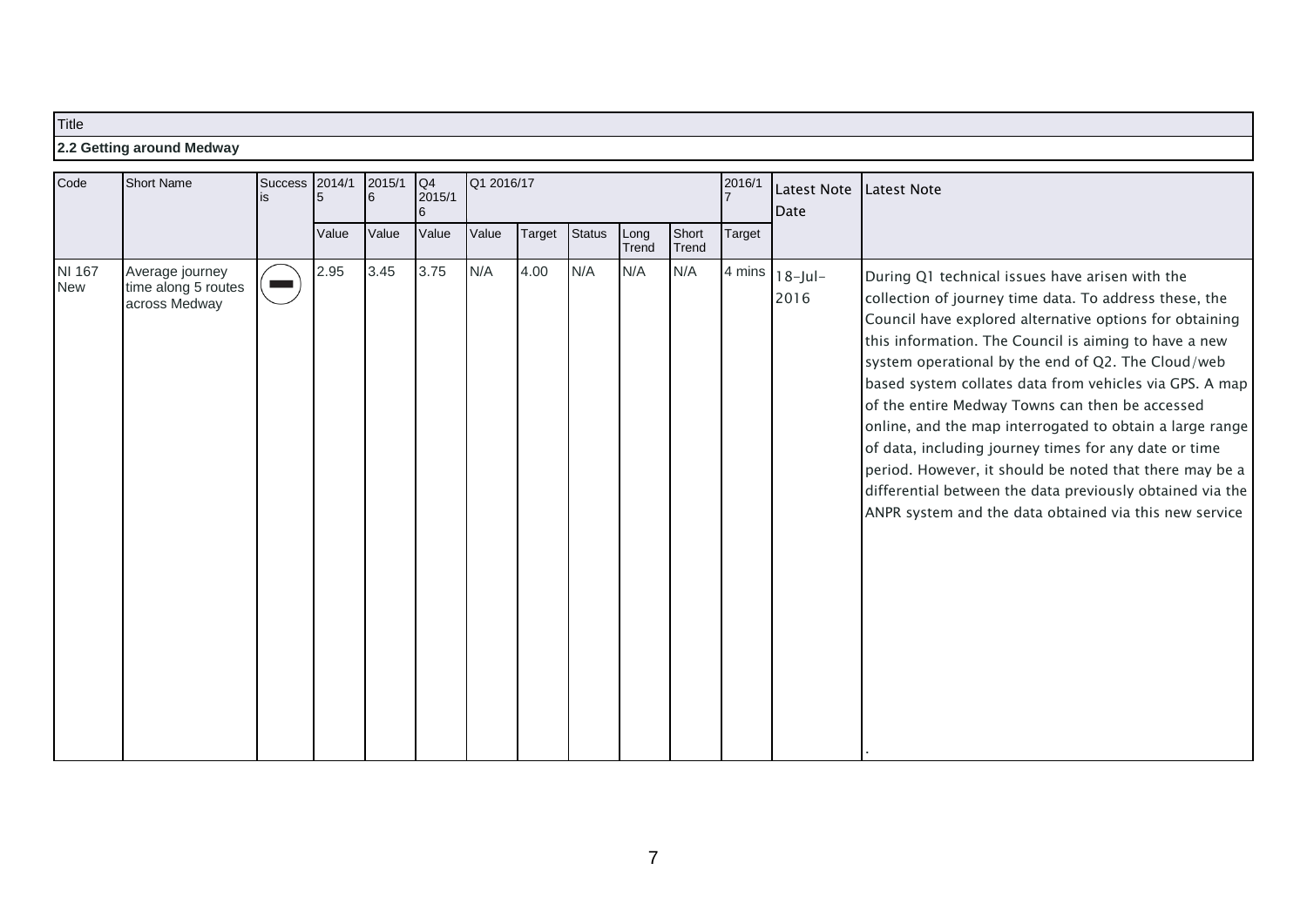**3 Supporting Medway's people to realise their potential**

### **Title**

**3.1 Healthy and active communities**

| Code        | <b>Short Name</b>                    | Success | 2014/1    | 2015/1 | Q4<br>2015/1                            | Q1 2016/17 |                           |               |               |                | 2016/1 | Latest Note<br><b>Date</b> | Latest Note                                                                                                                                                                                                                                                                                                                                                                                                                                                                                                                                                                                                                                                                                                                                       |
|-------------|--------------------------------------|---------|-----------|--------|-----------------------------------------|------------|---------------------------|---------------|---------------|----------------|--------|----------------------------|---------------------------------------------------------------------------------------------------------------------------------------------------------------------------------------------------------------------------------------------------------------------------------------------------------------------------------------------------------------------------------------------------------------------------------------------------------------------------------------------------------------------------------------------------------------------------------------------------------------------------------------------------------------------------------------------------------------------------------------------------|
|             |                                      |         | Value     | Value  | Value                                   | Value      | <b>Target</b>             | <b>Status</b> | Long<br>Trend | Short<br>Trend | Target |                            |                                                                                                                                                                                                                                                                                                                                                                                                                                                                                                                                                                                                                                                                                                                                                   |
| <b>PH14</b> | Excess weight in 4-5<br>year olds    |         | 21.6% N/A |        | Not<br>measu<br>red for<br>Quarte<br>rs |            | Not measured for Quarters |               |               |                | 21.5%  | $22$ -Jul-<br>2016         | This is an annual data collection conducted by School<br>Nursing service, with data collection currently taking<br>place across all Medway schools. Data to be published<br>by the Health & Social Care Information Centre in<br>December 2016, for 2015/16 school year prevalence.<br>The third annual summit of the Medway Supporting<br>Healthy Weight Network, hosted by Cllr Brake, took<br>place on 8th September. This year's event was a<br>collaboration with University of Kent, and similar to<br>previous years, raised the profile of the obesity agenda,<br>recruited support from partners for further action,<br>celebrated the success of projects in the last year and<br>agreed priority actions to move forward as a network. |
| <b>PH15</b> | Excess weight in 10-<br>11 year olds |         | 34%       | N/A    | Not<br>measu<br>red for<br>Quarte<br>rs |            | Not measured for Quarters |               |               |                | 34%    | $22$ -Jul-<br>2016         | This is an annual data collection conducted by PH<br>Healthy Weight team, with data collection currently<br>taking place across all Medway schools. Data to be<br>published by the Health & Social Care Information<br>Centre in December 2016, for 2015/16 school year<br>prevalence.<br>The third annual summit of the Medway Supporting                                                                                                                                                                                                                                                                                                                                                                                                        |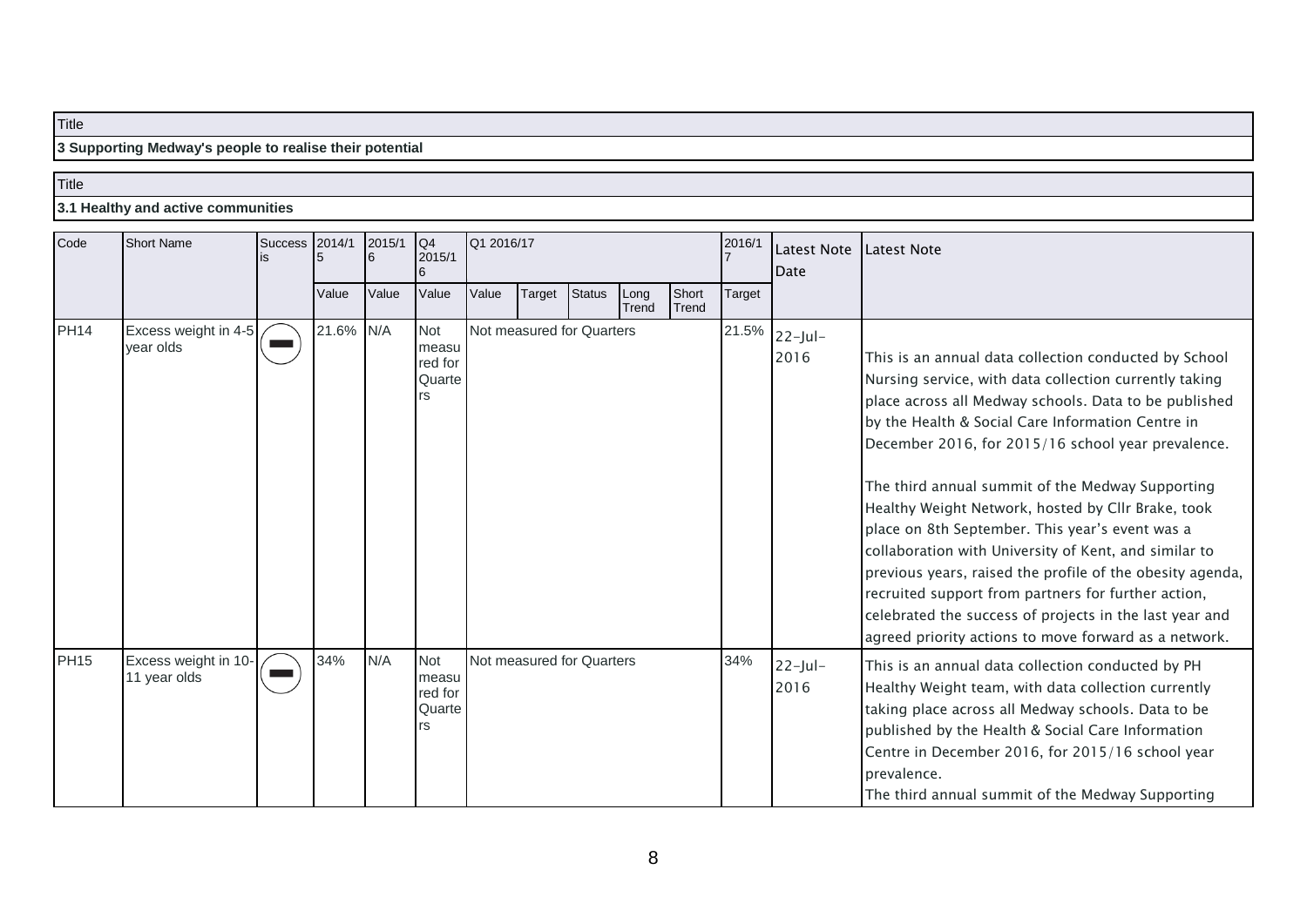| Code   | <b>Short Name</b>                                                                                            | <b>Success</b>                                          | 2014/1 | 2015/1      | Q4<br>2015/1                            | Q1 2016/17 |                           |               |               |                | 2016/1        | Latest Note   Latest Note<br>Date |                                                                                                                                                                                                                                                                                                                                                                                                       |
|--------|--------------------------------------------------------------------------------------------------------------|---------------------------------------------------------|--------|-------------|-----------------------------------------|------------|---------------------------|---------------|---------------|----------------|---------------|-----------------------------------|-------------------------------------------------------------------------------------------------------------------------------------------------------------------------------------------------------------------------------------------------------------------------------------------------------------------------------------------------------------------------------------------------------|
|        |                                                                                                              |                                                         | Value  | Value       | Value                                   | Value      | Target                    | <b>Status</b> | Long<br>Trend | Short<br>Trend | <b>Target</b> |                                   |                                                                                                                                                                                                                                                                                                                                                                                                       |
|        |                                                                                                              |                                                         |        |             |                                         |            |                           |               |               |                |               |                                   | Healthy Weight Network, hosted by Cllr Brake, took<br>place on 8th September. This year's event was a<br>collaboration with University of Kent, and similar to<br>previous years, raised the profile of the obesity agenda,<br>recruited support from partners for further action,<br>celebrated the success of projects in the last year and<br>agreed priority actions to move forward as a network |
| Title  |                                                                                                              |                                                         |        |             |                                         |            |                           |               |               |                |               |                                   |                                                                                                                                                                                                                                                                                                                                                                                                       |
|        | <b>3.2 Resilient families</b>                                                                                |                                                         |        |             |                                         |            |                           |               |               |                |               |                                   |                                                                                                                                                                                                                                                                                                                                                                                                       |
|        |                                                                                                              |                                                         |        |             |                                         |            |                           |               |               |                |               |                                   |                                                                                                                                                                                                                                                                                                                                                                                                       |
| Code   | <b>Short Name</b>                                                                                            | <b>Success</b>                                          | 2014/1 | 2015/1<br>6 | Q4<br>2015/1                            | Q1 2016/17 |                           |               |               |                | 2016/1        | Latest Note<br>Date               | Latest Note                                                                                                                                                                                                                                                                                                                                                                                           |
|        |                                                                                                              |                                                         | Value  | Value       | Value                                   | Value      | Target                    | Status        | Long<br>Trend | Short<br>Trend | Target        |                                   |                                                                                                                                                                                                                                                                                                                                                                                                       |
| NI 101 | The percentage of<br>looked after children<br>who achieve five A*-<br>C GCSEs including<br>English and maths | $\left( \begin{matrix} \textbf{1} \end{matrix} \right)$ | .0%    | 28.6%       | Not<br>measu<br>red for<br>Quarte<br>rs |            | Not measured for Quarters |               |               |                | N/A           | $03 - Aug -$<br>2016              | Provisional GCSE results become available in the early<br>autumn and performance will be reported after Q2<br>subject to national publication timescales. GCSE results<br>are changing and this measure may need to change as<br>well in future years.                                                                                                                                                |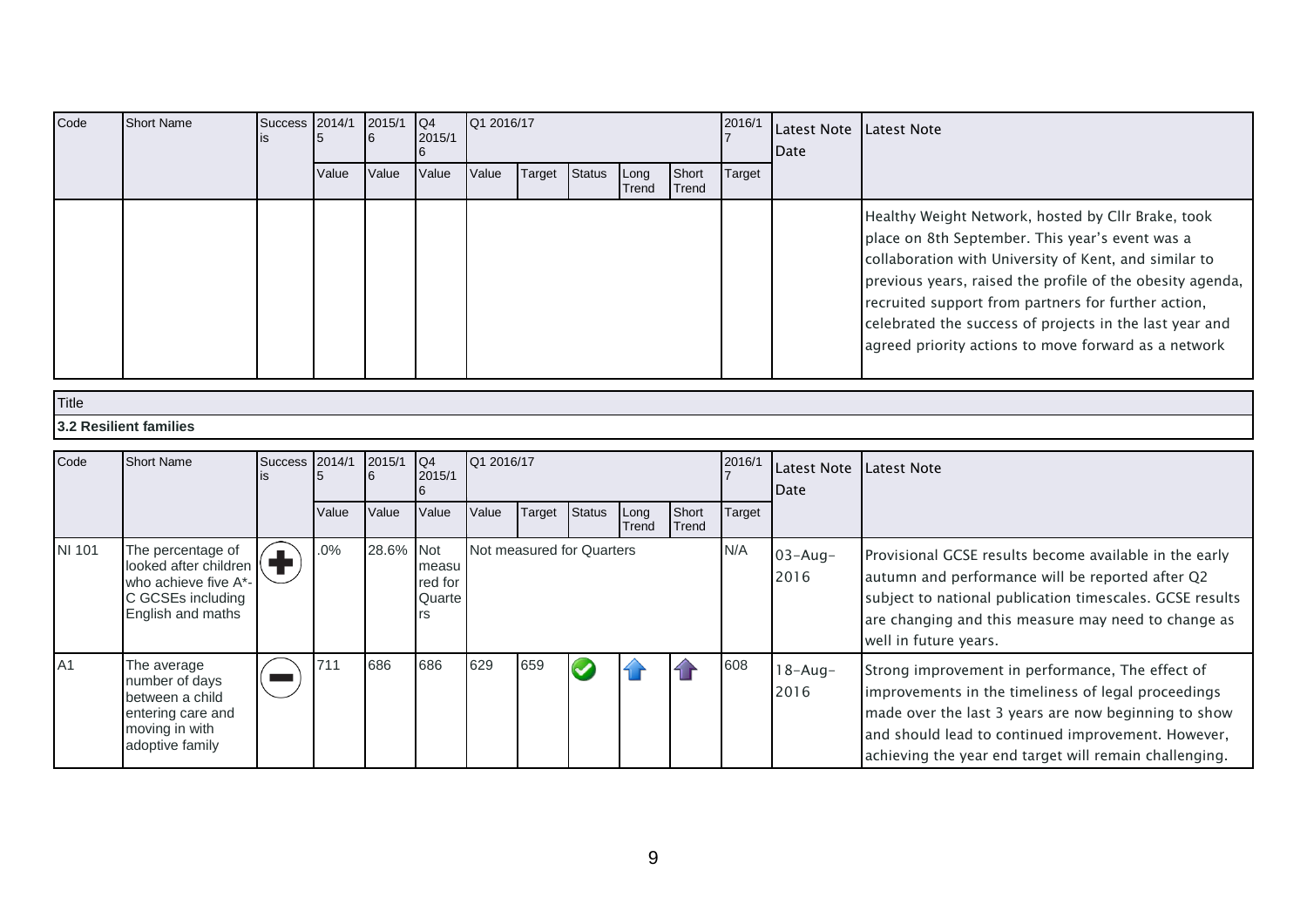| Code       | <b>Short Name</b>                                                                                                                                                               | <b>Success</b>  | 2014/1<br>5 | 2015/1<br>6   | Q4<br>Q1 2016/17<br>2016/1<br>2015/1 |                        | Latest Note<br>Date | <b>Latest Note</b> |               |                |        |                      |                                                                                                                                                                                                                                                                                                                                      |
|------------|---------------------------------------------------------------------------------------------------------------------------------------------------------------------------------|-----------------|-------------|---------------|--------------------------------------|------------------------|---------------------|--------------------|---------------|----------------|--------|----------------------|--------------------------------------------------------------------------------------------------------------------------------------------------------------------------------------------------------------------------------------------------------------------------------------------------------------------------------------|
|            |                                                                                                                                                                                 |                 | Value       | Value         | Value                                | Value                  | Target              | <b>Status</b>      | Long<br>Trend | Short<br>Trend | Target |                      |                                                                                                                                                                                                                                                                                                                                      |
| FS Gap     | <b>CASEIEY</b> Percentage<br>achievement gap at<br><b>Early Years</b><br><b>Foundation Stage</b><br>Profile between the<br>lowest attaining 20<br>% of children and<br>the mean |                 | N/A         | N/A           | N/A                                  | N/A                    | 31%                 | N/A                | N/A           | N/A            | 31%    | $15$ -Jul-<br>2016   | This data is provided via a statistical first release,<br>published later in the year.                                                                                                                                                                                                                                               |
|            | CSC0004 Number of LAC per<br>10,000 children                                                                                                                                    |                 | N/A         | N/A           | N/A                                  | 68.6                   | 68.2                |                    | N/A           | N/A            | 67.0   | $18 - Aug -$<br>2016 | The number of looked after children has increased up to<br>a peak of 72.1 per 10,000 children at the end of<br>February 2016. This has been substantially turned<br>around in the last 4 months and we are well on our way<br>to achieving target by the end of the year.                                                            |
|            | CSC0005 CAF/Early help<br>assessments<br>achieving desired<br>outcomes                                                                                                          | $\blacklozenge$ | N/A         | N/A           | N/A                                  | N/A                    | N/A                 | N/A                | N/A           | N/A            | N/A    | $19$ -Jul-<br>2016   | The establishment of this performance indicator is<br>scheduled for Q2, following the completion of an<br>update to Early Help recording.                                                                                                                                                                                            |
|            | CSC0006 Number of CP per<br>10,000 children                                                                                                                                     |                 | N/A         | N/A           | N/A                                  | 65.6                   | 79.3                | $\bullet$          | N/A           | N/A            | 65.3   | $19$ -Jul-<br>2016   | Strong focus by teams on the appropriateness of CP<br>plans and alternatives have seen a 24% reduction in the<br>number of plans over the first quarter. We are expecting<br>to reach our year end target in Q2.                                                                                                                     |
| <b>N23</b> | The percentage of<br>children social care<br>substantive posts<br>not filled by<br>permanent social<br>workers                                                                  | <b>Contract</b> | 32.53<br>℅  | 40.14<br>$\%$ | 38.27<br>$\%$                        | 42.87<br>$\frac{0}{0}$ | 35%                 |                    |               | Л,             | 25%    | $18 - Aug -$<br>2016 | Work to improve recruitment & retention of Social<br>Workers continues at pace including:<br>Ambitious and far reaching recruitment campaign<br>targeting recruitment for all new roles within the<br>structure<br>New micro site launched<br>New Cohort of 13 NQSWs recruited for Children's<br>Services starting in September 2016 |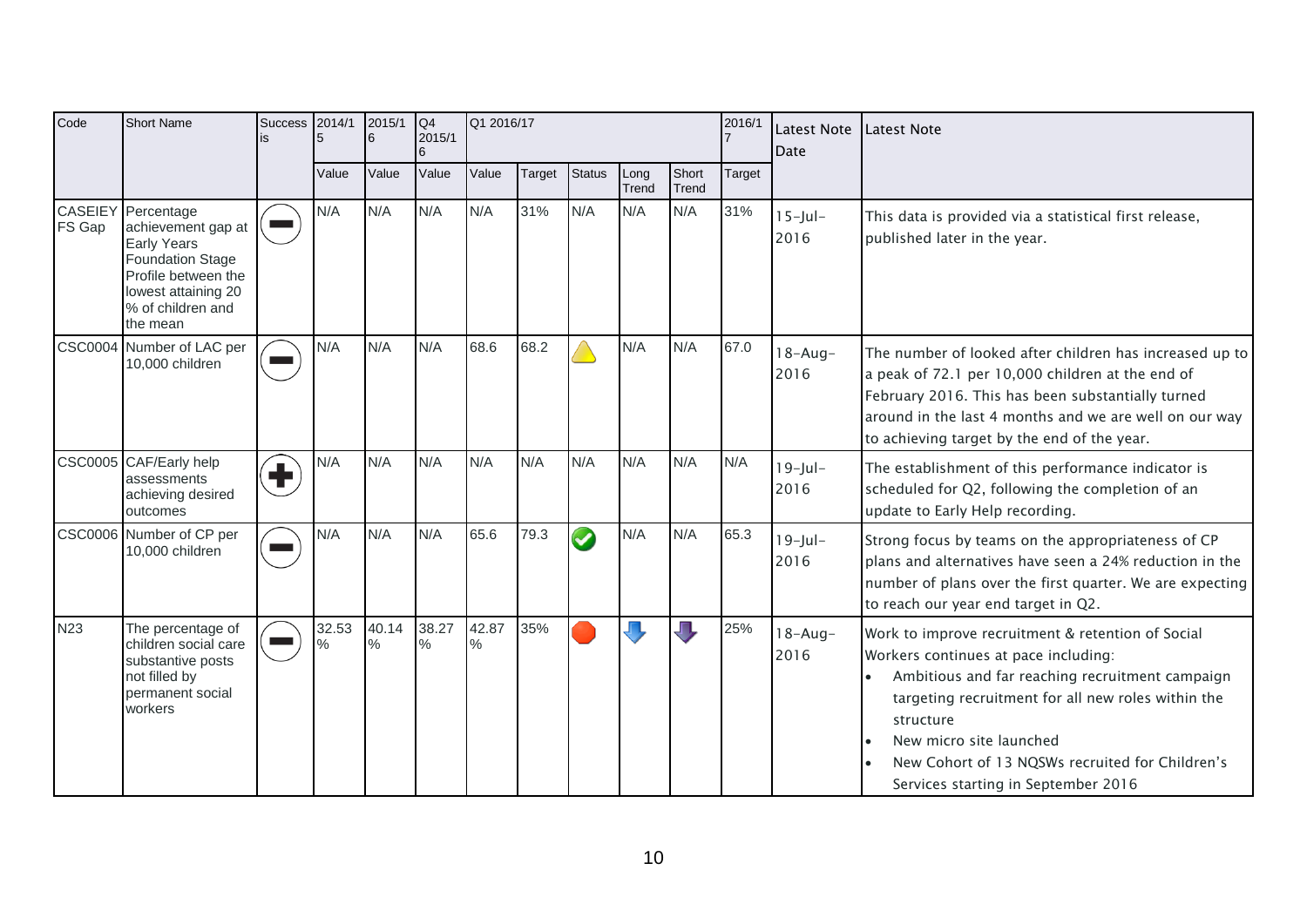| Code        | <b>Short Name</b>              | Success | 2014/1 | 2015/1<br>6 | Q4<br>2015/1 | Q1 2016/17 |        |               | 2016/1        | Latest Note<br>Date | Latest Note |                    |                                                                                                                                                                                                                                                                                                                                                                                                                                                                                                                                       |
|-------------|--------------------------------|---------|--------|-------------|--------------|------------|--------|---------------|---------------|---------------------|-------------|--------------------|---------------------------------------------------------------------------------------------------------------------------------------------------------------------------------------------------------------------------------------------------------------------------------------------------------------------------------------------------------------------------------------------------------------------------------------------------------------------------------------------------------------------------------------|
|             |                                |         | Value  | Value       | Value        | Value      | Target | <b>Status</b> | Long<br>Trend | Short<br>Trend      | Target      |                    |                                                                                                                                                                                                                                                                                                                                                                                                                                                                                                                                       |
|             |                                |         |        |             |              |            |        |               |               |                     |             |                    | National campaign including advertorial with<br>Guardian to launch in September together with<br>continued media coverage on Facebook, Linkedin<br>and Google using Jobs Go Public<br>Relaunch of Refer a Friend Scheme<br>Continuous follow up of potential candidates<br>joining the talent pool                                                                                                                                                                                                                                    |
| <b>PH16</b> | Smoking at time of<br>delivery |         | N/A    | 16.81       | 16.81        | N/A        | N/A    | N/A           | N/A           | N/A                 | 17.9        | $06$ -Jul-<br>2016 | Q1 data not available at this time.<br>Discussions are being held to try to address the number<br>of women who decline an appointment with the Stop<br>Smoking Service and those who we are unable to<br>contact.<br>Smoking in Pregnancy profile will be raised by default<br>when the Medway Foundation Trust becomes a smoke<br>free site in October.<br>A seminar will be held on the 27th of September to<br>engage Obstetricians, Sonographers, Midwives and<br>other maternity service staff in the maternal smoking<br>remit. |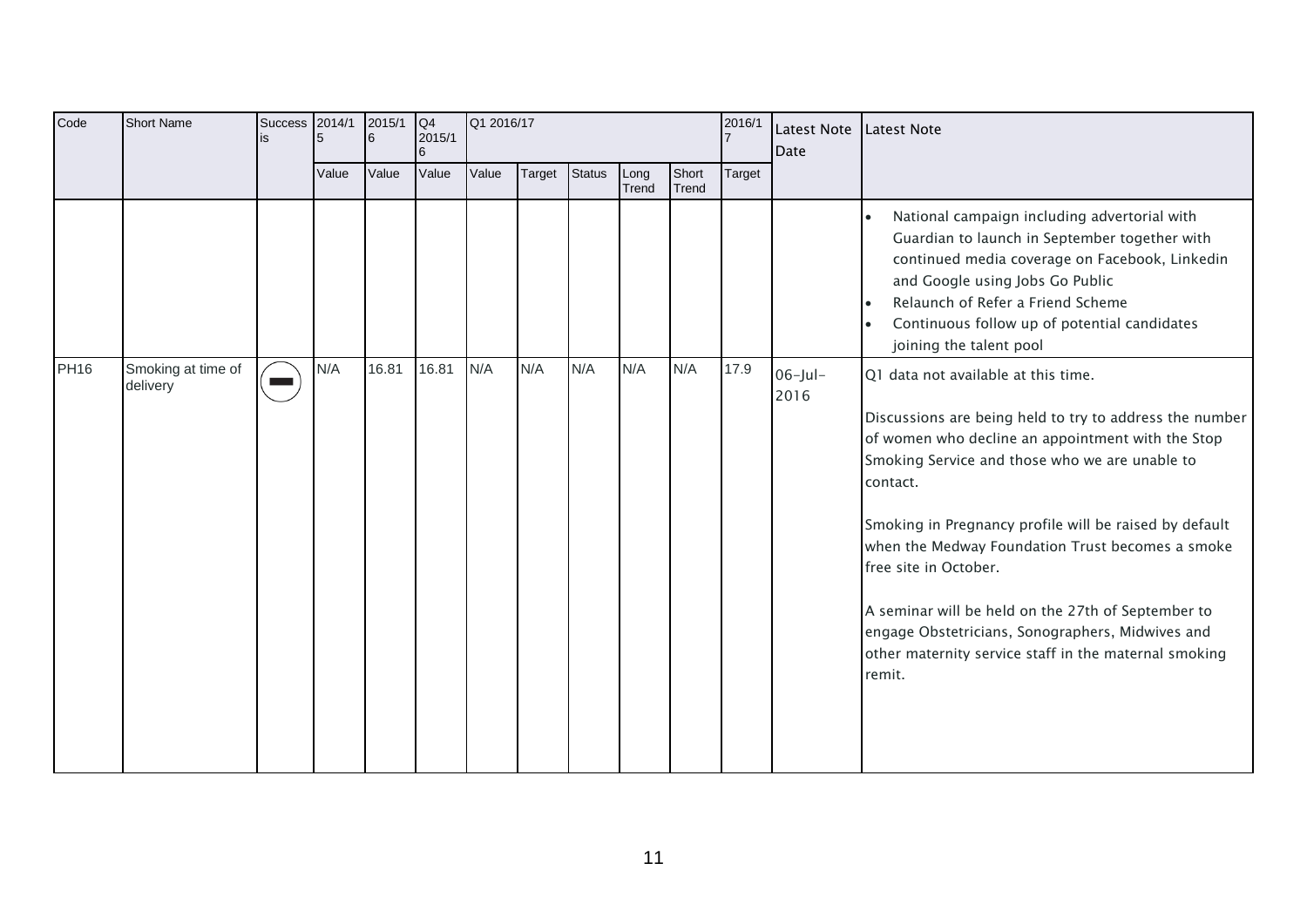## **3.4 All children achieving their potential in schools**

| Code                           | <b>Short Name</b>                                                                                                               | <b>Success</b><br>is                                                     | 2014/1 | 2015/1<br>6 | Q4<br>2015/1                            | Q1 2016/17                |        |                      |               |                | 2016/1 | Latest Note<br>Date  | <b>Latest Note</b>                                                                                                                                                                                                                                                                                                                                                                                                                                                                                                                         |
|--------------------------------|---------------------------------------------------------------------------------------------------------------------------------|--------------------------------------------------------------------------|--------|-------------|-----------------------------------------|---------------------------|--------|----------------------|---------------|----------------|--------|----------------------|--------------------------------------------------------------------------------------------------------------------------------------------------------------------------------------------------------------------------------------------------------------------------------------------------------------------------------------------------------------------------------------------------------------------------------------------------------------------------------------------------------------------------------------------|
|                                |                                                                                                                                 |                                                                          | Value  | Value       | Value                                   | Value                     | Target | <b>Status</b>        | Long<br>Trend | Short<br>Trend | Target |                      |                                                                                                                                                                                                                                                                                                                                                                                                                                                                                                                                            |
| SE KS4a                        | The percentage of<br>children achieving<br>five or more A*- C<br>grades at GCSE or<br>equivalent including<br>English and Maths | $\left( \blacksquare \right)$                                            | 58.8%  | 57.8%       | Not<br>measu<br>red for<br>Quarte<br>rs | Not measured for Quarters |        |                      |               |                | 60.0%  | $03 - Aug -$<br>2016 | Provisional GCSE results become available in the early<br>autumn and performance will be reported after Q2<br>subject to national publication timescales. GCSE results<br>are changing and this measure may need to change as<br>well in future years.                                                                                                                                                                                                                                                                                     |
| CA13                           | The percentage of<br>children<br>permanently<br>excluded from<br>school                                                         |                                                                          | 0.23%  | 0.22%       | 0.00%                                   | 0.04% 0.02%               |        |                      |               |                | 0.06%  | $03 - Aug-$<br>2016  | This represents 18 pupils permanently excluded from<br>School. The full year target is 26 pupils. This means that<br>in one quarter almost 70% of the annual expected<br>exclusions have been made. As such if there are more<br>than 8 permanent exclusions in the next 9 months then<br>the target will not be met. This is 3 children more than<br>the same quarter last year. $89\%$ (16/18) of these<br>exclusions were from Secondary academies, 5.5% (1)<br>was from a primary academy and 5.5% (1) from a<br>maintained secondary. |
| <b>CASEIKS</b><br>4 Ofsted     | The percentage of<br>secondary sector<br>schools in Medway<br>judged to be good<br>or better                                    | $\left( \begin{matrix} \blacksquare \ \blacksquare \end{matrix} \right)$ | N/A    | N/A         | N/A                                     | 88.2% 88.2%               |        | $\sim$               | N/A           | N/A            | 88.2%  | $15$ -Jul-<br>2016   | This is a new measure. 88.2% of secondary schools<br>represents 15 out of 17 eligible schools. 4 secondary's<br>are outstanding and 11 are good.                                                                                                                                                                                                                                                                                                                                                                                           |
| <b>CASEISP</b><br>EC<br>Ofsted | The percentage of<br>special schools in<br>Medway judged to<br>be good or better                                                | $\left( \begin{matrix} \blacksquare \ \blacksquare \end{matrix} \right)$ | N/A    | N/A         | N/A                                     | 80%                       | 80%    | $\blacktriangledown$ | N/A           | N/A            | 80%    | $03 - Aug -$<br>2016 | This is a new measure. 4 out of 5 schools with an<br>inspection are judged as good or outstanding. 2 Special<br>Schools are outstanding and 2 are good.                                                                                                                                                                                                                                                                                                                                                                                    |
| EDU3(b)                        | The percentage of<br>children who were                                                                                          |                                                                          | N/A    | N/A         | 4.4                                     | 4.7                       | 5.5    | ✓                    |               | Л,             | N/A    | $03 - Aug -$<br>2016 | The 10% threshold has now been in place for a year and<br>comparisons with 2015-16 are now possible. Persistent                                                                                                                                                                                                                                                                                                                                                                                                                            |